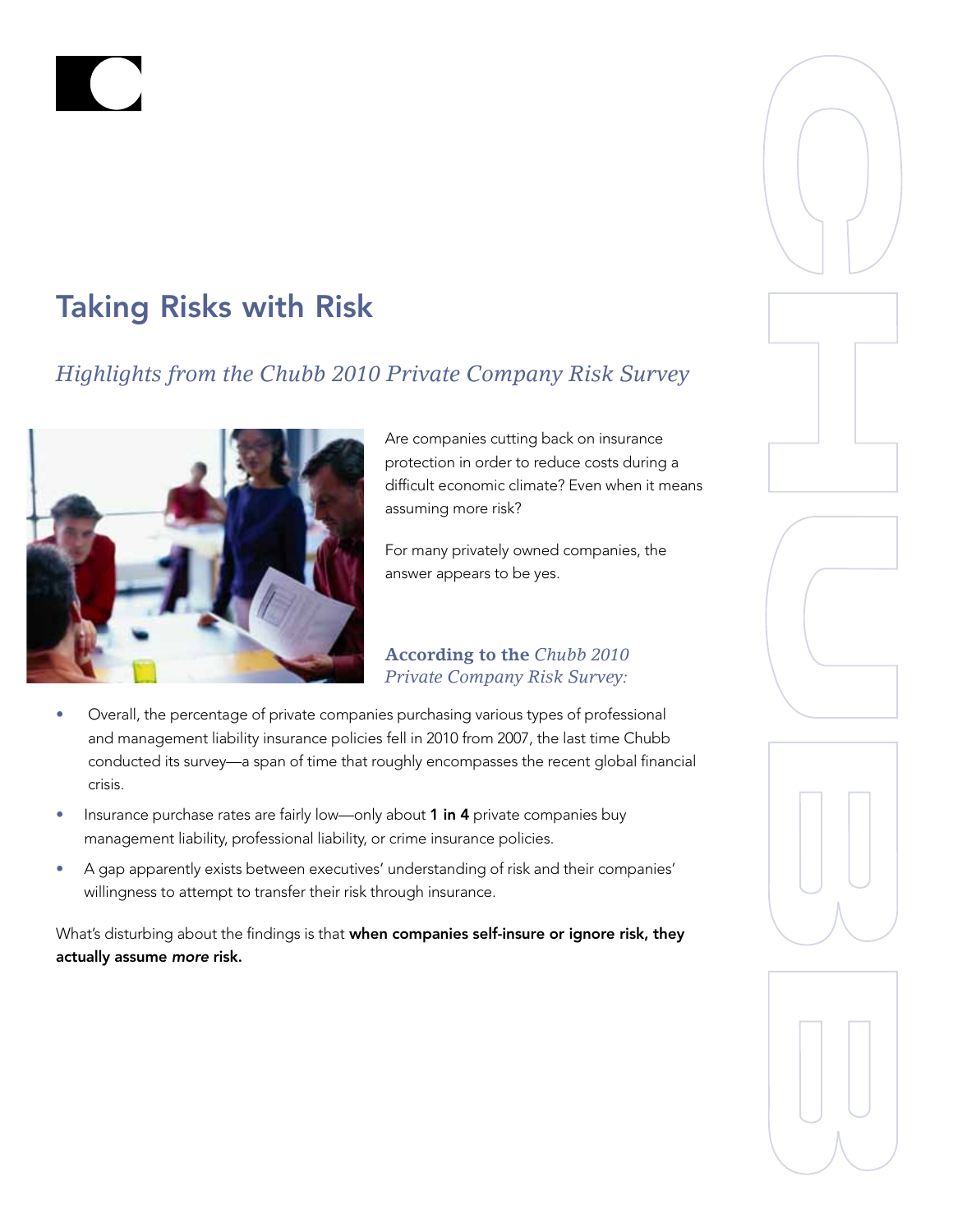Chubb's survey shows that many private company executives seem to understand the gravity of certain exposures—in particular, employment practices liability and workplace fraud and, to a somewhat lesser extent, electronic security breaches and workplace violence. The following chart illustrates how executives responded to the survey question, "Which *one* loss event covered by the survey would cause the *most financial damage* to your company?"



As you can see, the executives seem to recognize certain risks as being potentially damaging to their company financials. Yet the survey also shows that many executives don't make the relatively small investment in risk transfer—*i.e.*, purchasing insurance—as protection against those risks.

For a deeper look at how private companies are managing their professional and management liability risks, we present the following survey findings.

## *Key findings tell risky story*

#### **Employment Practices Liability (EPL)**

*36% of the executives responded that an EPL lawsuit would cause the most financial damage to their company.*

• EPL lawsuits are among the largest and most common risks faced by private companies. In fact, more than 1 in 5 companies surveyed (21%) experienced an EPL charge or lawsuit in the past five years.



21% / Companies experiencing an EPL charge or lawsuit in the past five years.

• In *Employment Practices Liability: Jury Award Trends and Statistics (2009 edition), Jury Verdict Research reported a* median compensatory award for EPL lawsuits in 2008 of \$326,640—an all-time high. But it's important to remember that even a mere charge of employment practices misconduct must be defended and can damage the bottom line. Among the companies in the Chubb survey that experienced an EPL charge or lawsuit in the past five years, the average cost was:

 $2^{\circ}$ 



*Of these companies, 46% reported costs to the company ranging between \$20,000 and \$750,000*.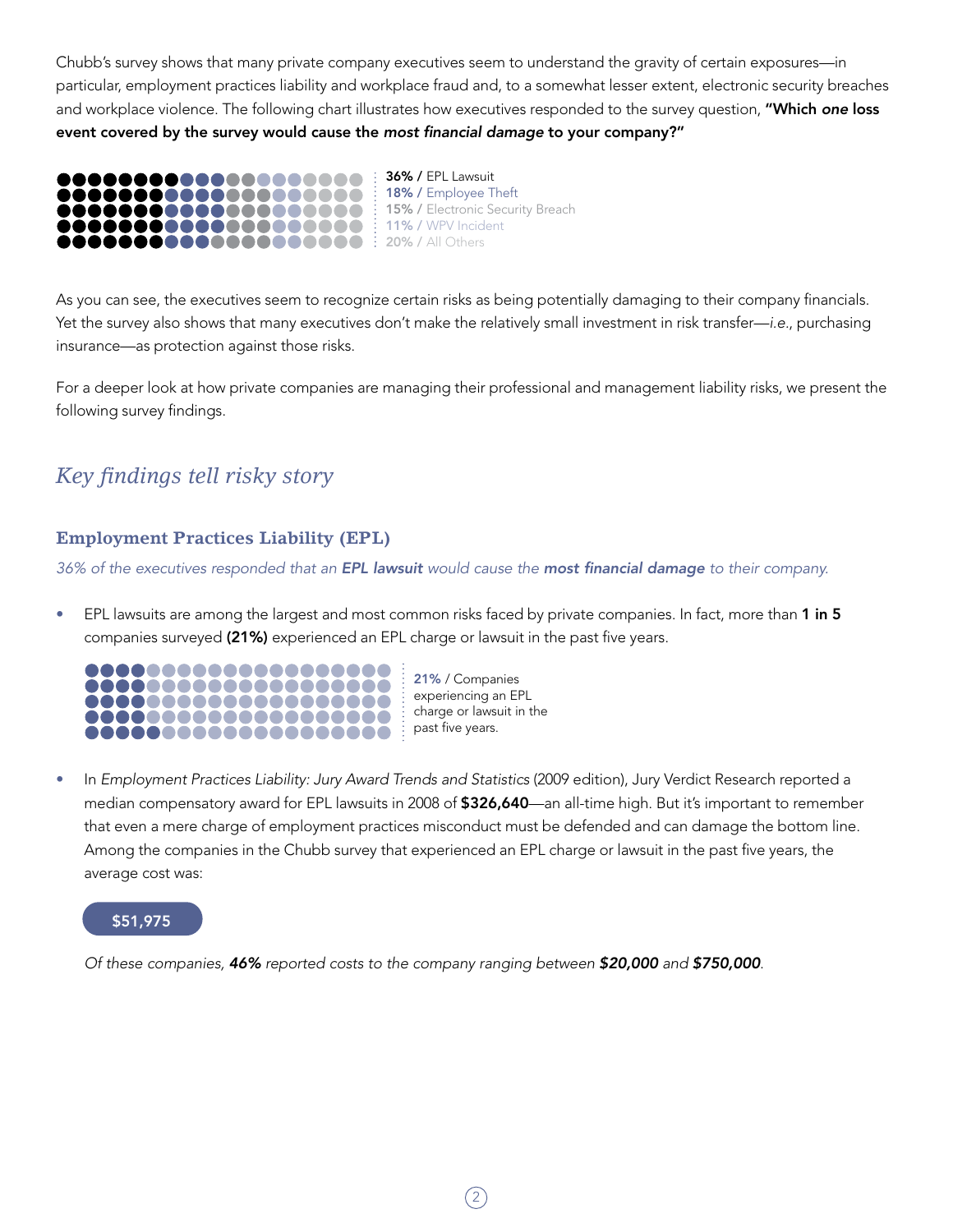Many companies are planning reductions in workforce (RIFs) or ways to outsource jobs. Because both of these activities can have a negative impact on employees, they can result in EPL lawsuits alleging wrongful termination, discrimination, and/or retaliation.



Are companies taking care to reduce their chances of suffering an EPL loss? Most companies participating in the Chubb survey employ good EPL risk mitigation practices, such as having written policies banning discrimination and harassment and having HR policies, procedures, and training programs designed to help prevent losses.



It's important to remember that the mere existence of such policies and procedures does not guarantee an ironclad defense against an EPL charge. EPL insurance is a critical component of any EPL loss prevention program. However, only 27% of companies surveyed purchase this coverage:

| Size of company:      | Purchases EPL insurance: |
|-----------------------|--------------------------|
| 25-49 employees       | 20%                      |
| 50-99 employees       | 33%                      |
| 100-249 employees     | 38%                      |
| 250 or more employees | 50%                      |
|                       |                          |

*Small companies, which are less likely to buy EPL insurance and possess fewer resources than larger companies, are*  especially vulnerable to the potentially significant financial hit of an EPL suit.

#### **Retaliation: The Forgotten Risk**

A commonly overlooked area of EPL risk is retaliation. According to the Equal Employment Opportunity Commission (EEOC), retaliation charges have been steadily rising and now represent the second most common type of EPL charge. Yet few initial EPL claims are made for retaliation. Typically, a charge of retaliation is brought as a secondary charge in response to how the company treats the employee who brought the original complaint for discrimination or sexual harassment. Retaliation is certainly a risk that every company faces, regardless of its stellar employment policies.

 $(3)$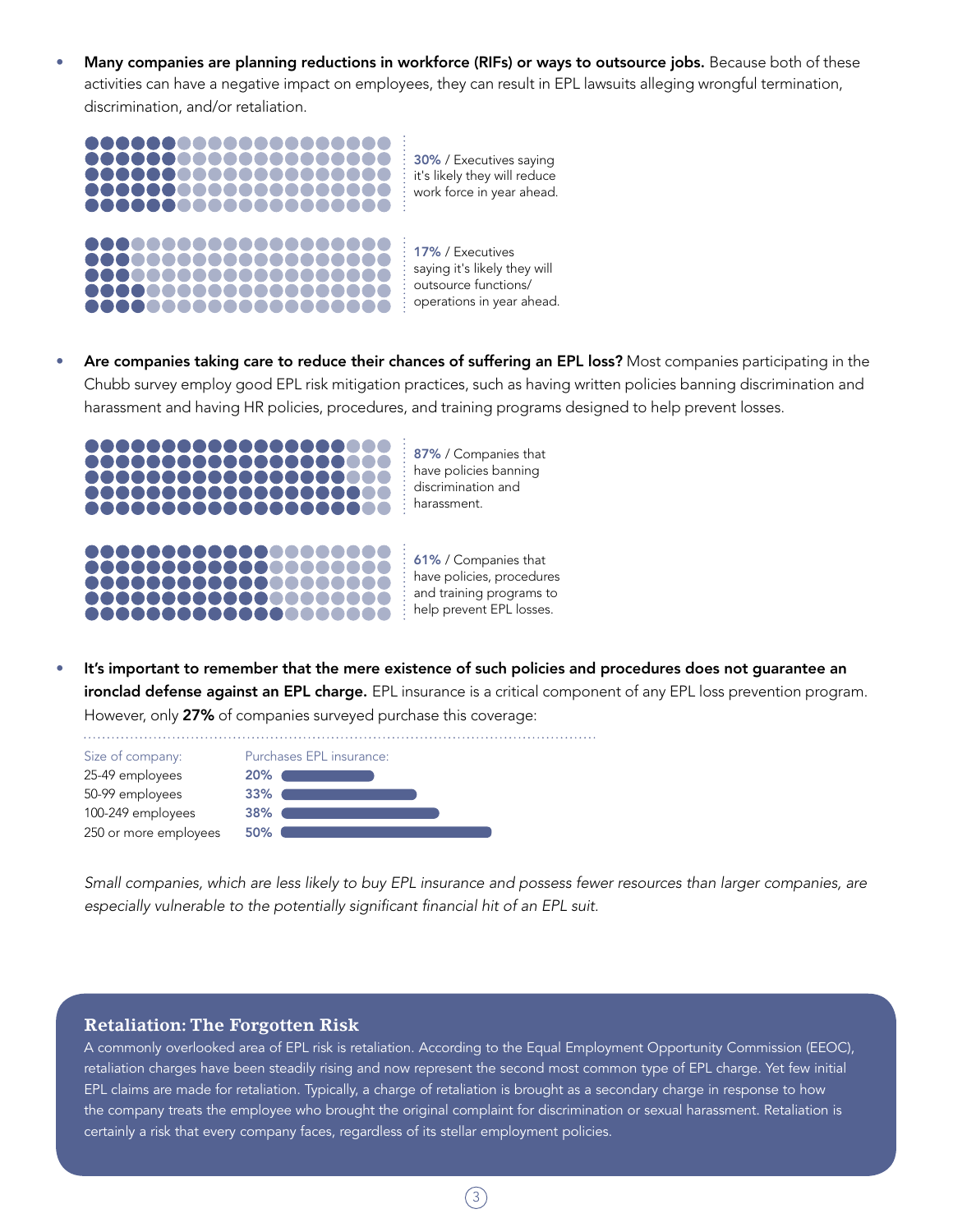#### **A Light at the End of the Tunnel?**

Some findings from the *Chubb 2010 Private Company Risk Survey* suggest that executives are optimistic about an improving economic climate. When we asked the executives about their companies' plans during the next 12 months:

- Close to half (44%) said it's likely they will add to their work force.
- More than half (54%) indicated they planned to broaden their product or service offerings.
- 12% said it's likely their company will make a major acquisition or purchase.

Of course, a stronger economy should bolster business activity and, in turn, the need for insurance protection.

Are companies protected from EPL losses under some other policy? Asked why they don't purchase EPL insurance, more than 1 in 4 executives surveyed (27%) said the company already had EPL coverage under another policy.

In Chubb's experience, this is likely a mistaken belief. A general liability policy typically does not cover EPL, and some D&O liability policies may provide a measure of EPL coverage for the directors and officers, but not for the company. In other words, companies that don't purchase EPL insurance probably do not have any EPL coverage at all, or at least not the same broad insurance offered by an EPL policy.

#### **Workplace Crime**

*18% of the executives surveyed said that employee theft would cause the most financial damage to their company.*

- Workplace fraud losses can be high-frequency/high-severity events. Consider recent data from two respected sources:
	- Fraud is common: 30% of companies worldwide experienced at least one incident of financial fraud in the past 12 months. (*Global Economic Crime Survey*, PricewaterhouseCoopers, November 2009)
	- Fraud is costly: U.S. organizations lose approximately 5% of their annual revenue to fraud. Smaller companies (fewer than 100 employees) were the hardest hit with a median loss of \$155,000. [*2010Report to the Nations on Occupational Fraud & Abuse*, Association of Certified Fraud Examiners (ACFE)].
	- Fraud is increasing: U.S. workplace fraud schemes increased during the global financial crisis from 2008 to 2009 in terms of number of incidents (+55.4%) and dollar losses (+48.9%). (*Occupational Fraud: A Study of the Impact of an Economic Recession*, ACFE, 2009).
- Do private companies respond by buying fidelity/crime insurance? Most do not, despite the widespread nature and rising tide of employee theft.



*It would appear that most companies participating in the Chubb survey are uninsured against potential workplace fraud losses—especially smaller companies, which can least afford to incur fraud losses.*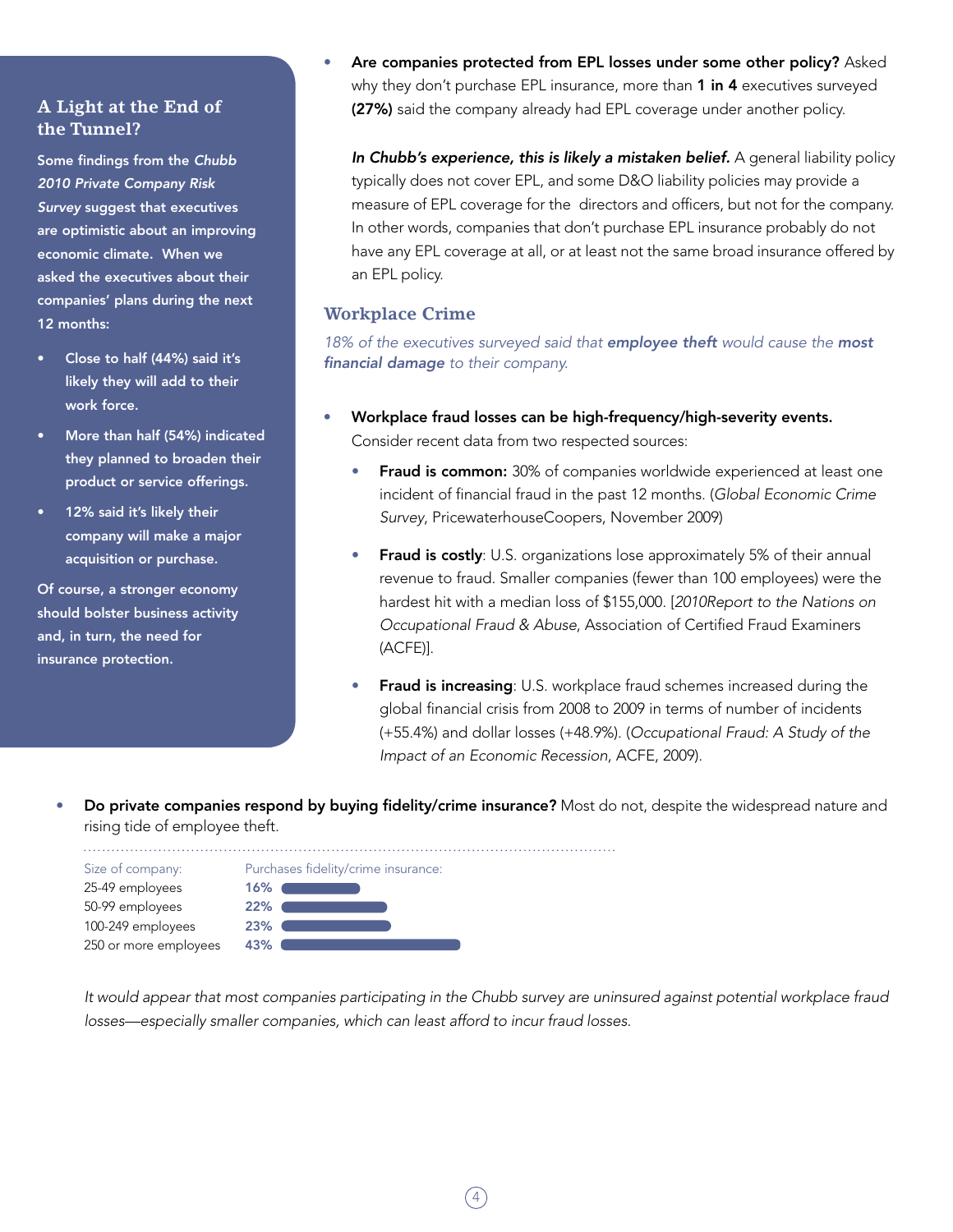#### **Cyber Liability**

*15% of the executives surveyed said that an electronic security breach would cause the most financial damage to their company.*

- Cyber attacks on businesses are extremely common. In a May 2010 survey of more than 2,100 companies worldwide, Symantec Corporation found that 73% of small and midsized companies experienced a cyber attack in the past year, and that 30% of the attacks were "somewhat/extremely effective." (2010 Global SMB Information Protection Survey)
- How are companies responding to the threat of cyber attacks? Only one-third of private companies surveyed by Chubb have response plans in place for responding to electronic security breaches, while a relatively small number are developing such a plan.



incident response plans for an electronic security

 Furthermore, very few companies purchase cyber liability insurance—possibly a reflection of the fact that cyber insurance has only been available to commercial buyers for a few years.

breach.



,,,,,,,,,,,,,,,,,,,,,,,

6% / Companies purchasing cyber liability insurance.

 *In a word, the overall response by companies to manage their expanding cyber exposures is troubling.*

So, do companies really understand their cyber risk? Maybe not. In the Chubb survey, the most-cited reason for not purchasing cyber coverage was "low risk/no exposure" (47%), suggesting that many executives may not understand their exposure—or they may not understand how to quantify the potential loss associated with a cyber threat.

It's worth noting, however, that companies that reported having experienced an electronic security breach are more than three times as likely to buy cyber insurance than are companies that have not experienced a breach:

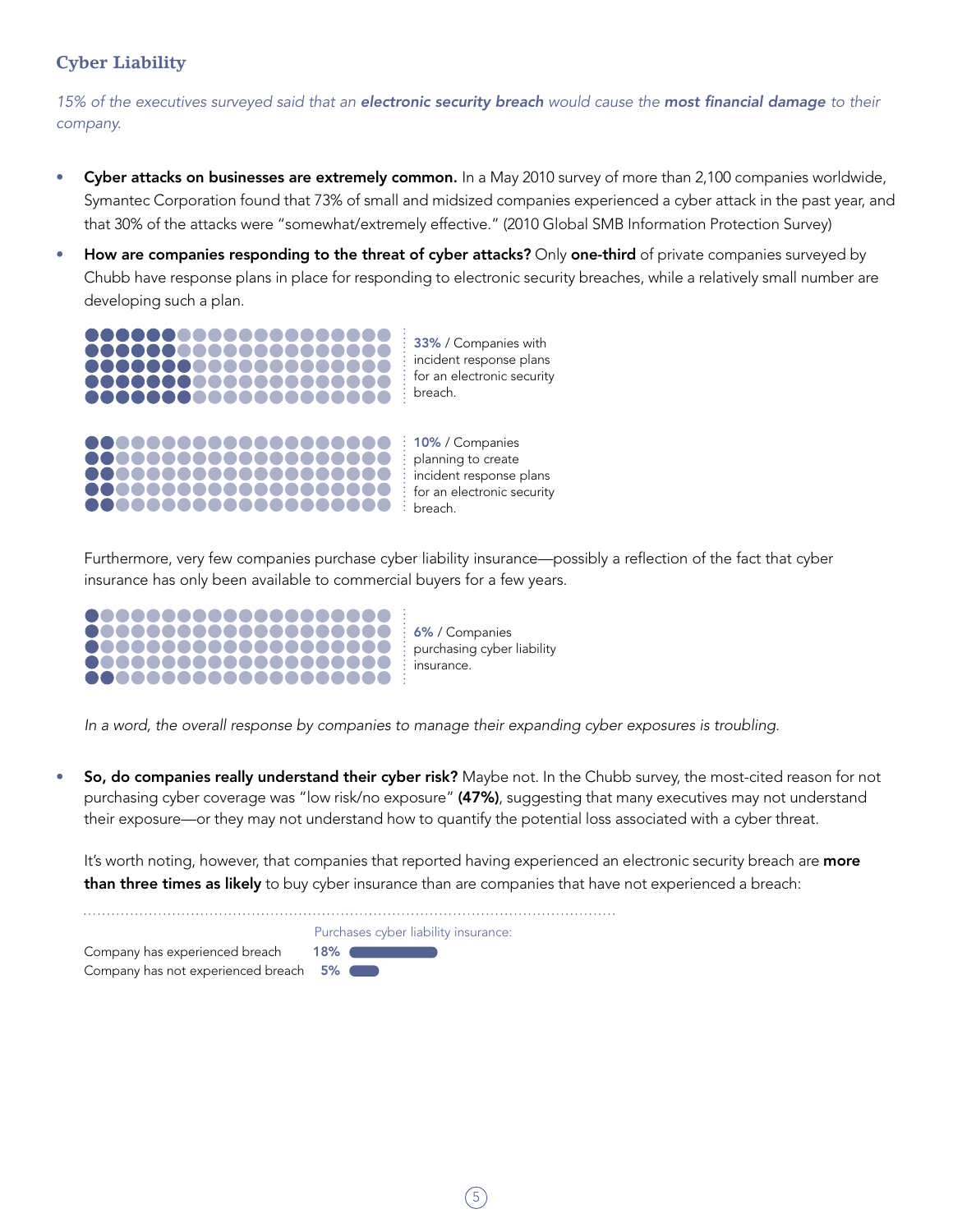#### **Workplace Violence**

*11% of the executives surveyed said that a workplace violence incident would cause the most financial damage to their company.*

• About 3 in 10 companies (29%) plan to reduce their work forces.



Workplace reductions can trigger violence by employees who either 1) hold a grudge as a result of being laid off or 2) are fearful of being laid off and, under stress, take drastic action.

• Approximately 1 in 6 companies (17%) also plan to outsource functions or operations.



The practice of outsourcing job functions can cause employees to feel threatened and, like work force reductions, may trigger violence by outsourced employees or those who fear their jobs will be outsourced.

Although 1 in 9 executives (11%) clearly acknowledge the potential financial impact of a workplace violence event by responding that it would cause the most financial damage to their company, only 1 in 25 companies actually purchase workplace violence expense insurance:



• The Chubb survey found that executives in larger companies were more likely to express concern about the potential financial damage of a workplace violence event than those in smaller companies:



Why don't more companies buy workplace violence expense insurance? The most common reasons given by the executives surveyed for not purchasing this coverage are:

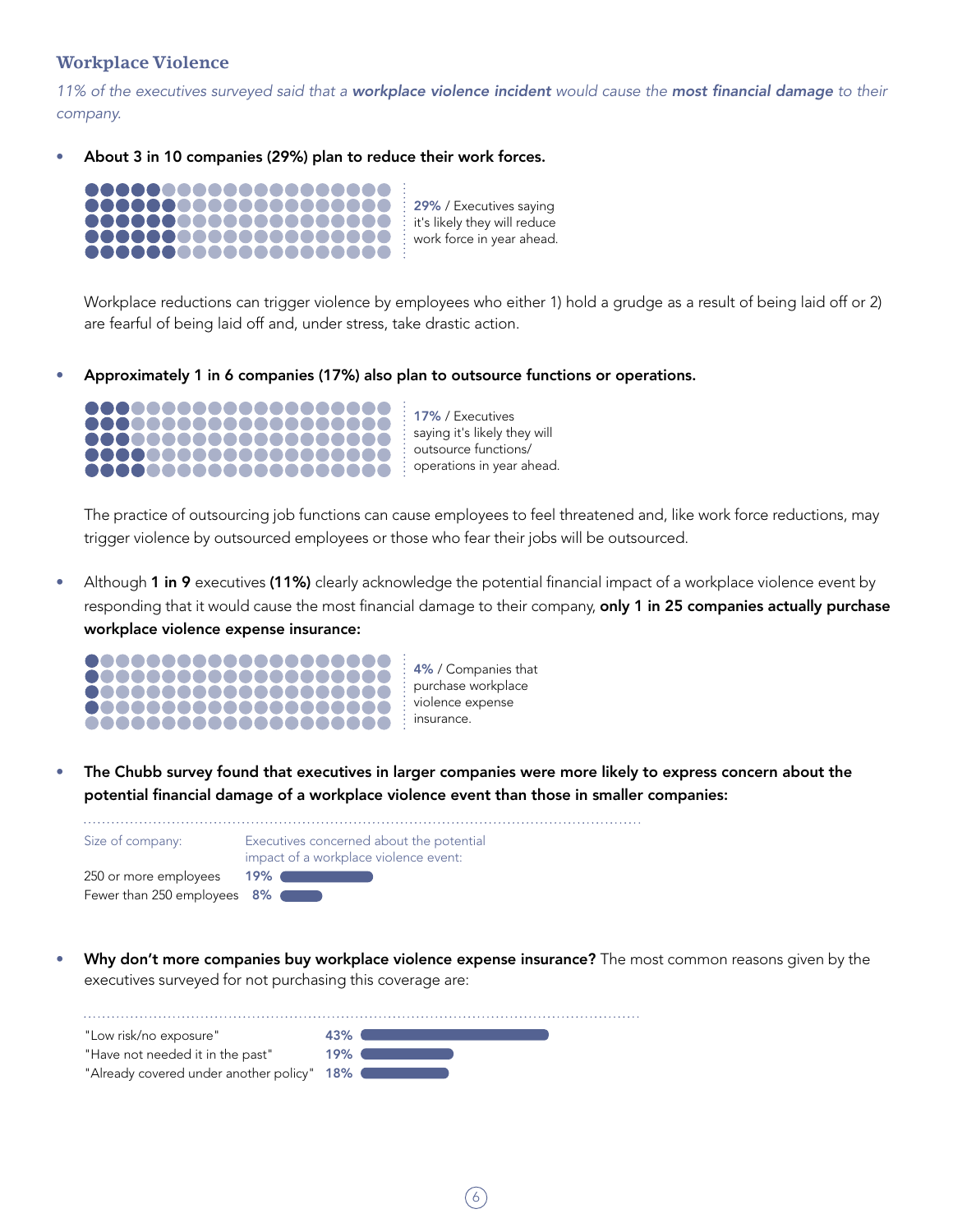#### Workplace violence might be one of those risks executives don't want to think about, but should. Consider:

- A 2005 Bureau of Labor Statistics survey of 7.1 million U.S. private industry business establishments found that 4.8%—more than 340,000—experienced an incident of workplace violence in the previous 12 months. (*Survey of Workplace Violence Prevention*)
- From 2003 to 2008, an average of 498 homicides occurred annually in the workplace, according to the Bureau of Labor Statistics. (*Census of Fatal Occupational Injuries*)
- Perpetrators of workplace violence include coworkers, customers/clients, and criminals.

#### **Directors and Officers (D&O) Liability**

*About 1 in 6 company executives participating in the Chubb survey believe it is likely their company will experience some type of D&O liability-related loss event in the coming year.*

Like public companies, private companies and their directors and officers are vulnerable to lawsuits. In fact, nearly 1 in 8 of the companies Chubb surveyed experienced a D&O liability lawsuit in the past five years:



12% / Companies experiencing a D&O lawsuit in the past five

Who is suing? D&O liability lawsuits against private company boards can have many sources. Although private company executives may believe that a lack of shareholders helps protect them against the risk of a D&O lawsuit, most such suits come from other sources:



• A D&O lawsuit can be costly. Among the companies participating in the Chubb survey that experienced a D&O liability lawsuit in the past five years, the average loss (settlement, judgment, and legal costs) was:

#### \$225,682

D&O liability is a low-frequency/high-severity risk, so it isn't surprising that, although only 12% of the companies reported being sued in the past five years, losses of \$5 million and \$1 million were cited.

Few private companies purchase coverage. Despite the potential severity of D&O lawsuits, only 1 in 4 private companies participating in the Chubb survey—and fewer than half of larger companies participating in the Chubb survey—purchase D&O liability insurance:

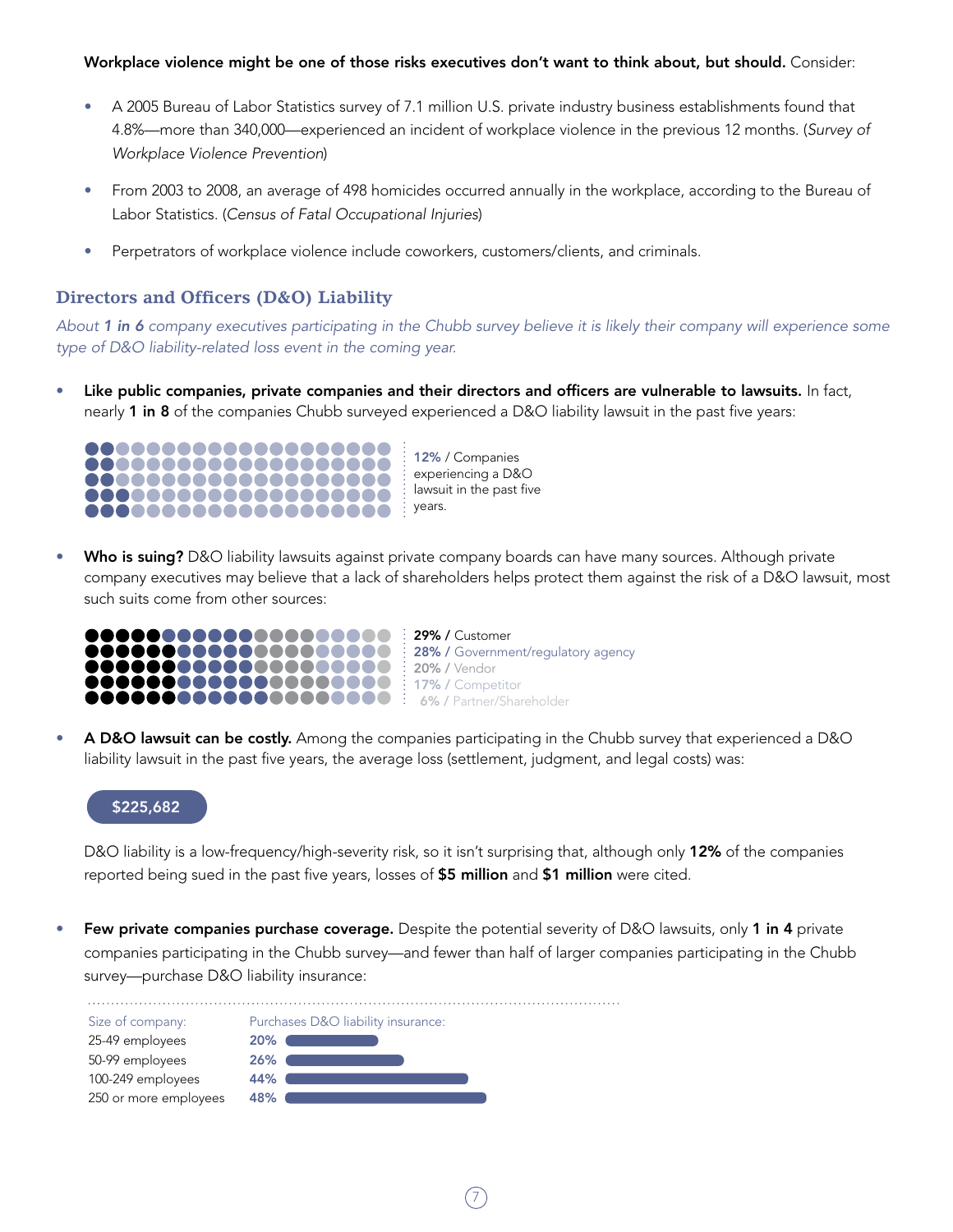• Yet when companies *do* purchase D&O liability insurance, it is often because someone recommended it:



#### \*Breakdown of the 50% – Recommended by:



**OCOOOOOO** 20% / Company executive : 10% / Agent or broker 5% / Attorney **00000000** : 2% / Business associate/Friend

#### **Errors and Omissions (E&O) Liability**

*A company doesn't have to do anything wrong in order to be sued.*

• E&O lawsuits can be damaging. Looking at just the 55% of private companies in the Chubb survey that perform services for a fee, 12% of those companies' executives said that an E&O lawsuit would cause the most financial damage to their company.



12% / Executives saying an E&O lawsuit "would cause the most financial damage" to the company. (Of companies that perform services for a fee.)

• Most companies that perform services for a fee go without E&O liability insurance. Of the 55% of private companies surveyed by Chubb that perform services for a fee, only 1 in 4 purchase E&O liability insurance.



25% / Companies that purchase E&O liability insurance. (Of companies that perform services for a fee.)

Even many companies that have a *contractual requirement* to carry E&O liability insurance don't purchase this coverage:



41% / Companies that perform services for a fee and have contractual requirements to carry E&O liability insurance but do not purchase this coverage.

• However, looking at *all companies* in the survey, those that have experienced an E&O lawsuit are somewhat more likely to purchase E&O liability insurance (25%) than are those that have not experienced such a lawsuit (20%).

In Chubb's experience with insuring miscellaneous service providers (such as credit reporting services, employment agencies, security systems services, and other business services), *even when a company believes it has rendered its services properly, an unhappy client can bring a claim*. Not only that, but groundless E&O allegations must still be defended—and those defense costs, normally insured by an E&O policy, can be significant.

 $\degree$ 8  $\degree$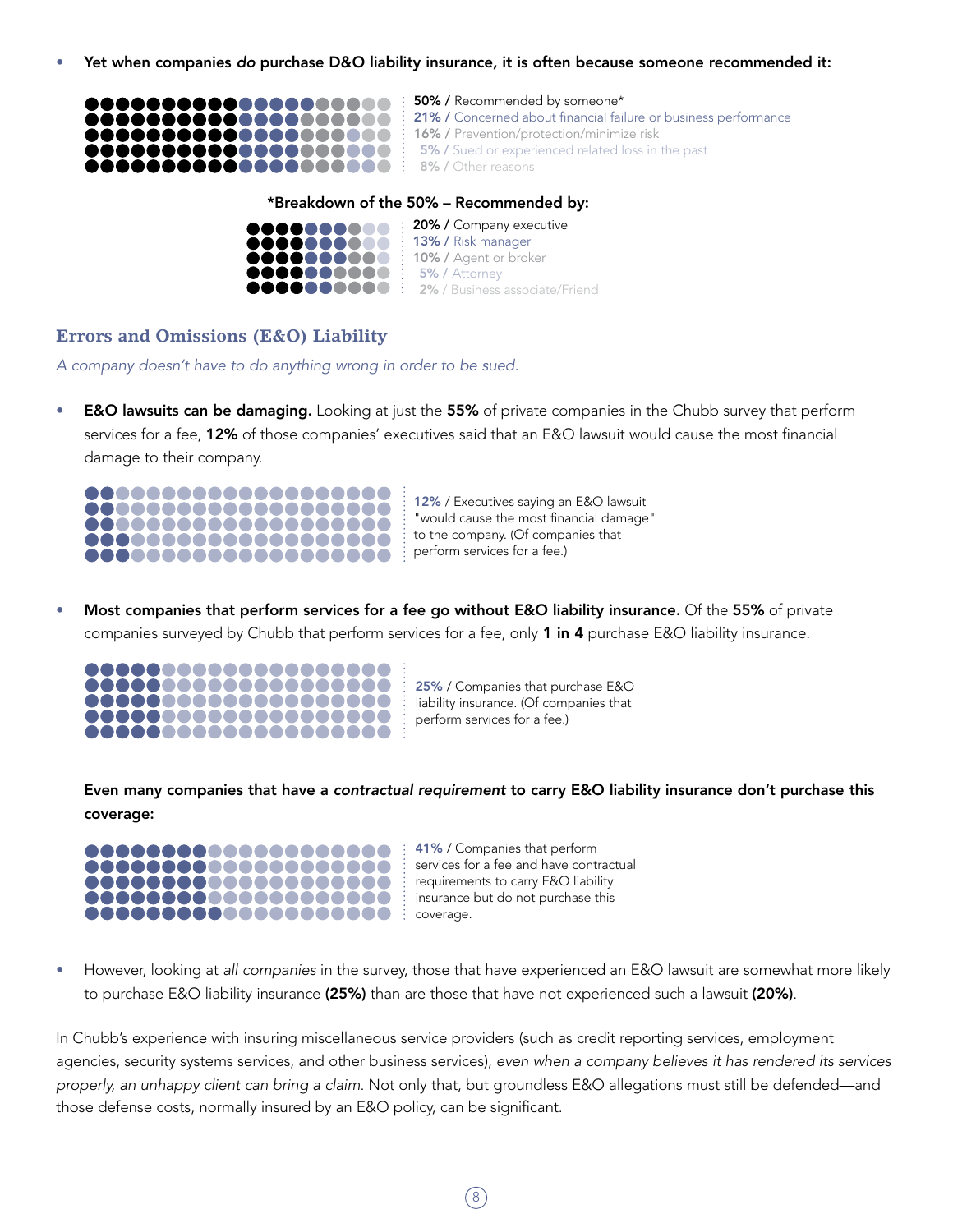#### **Fiduciary Liability**

*Do companies fully understand their fiduciary risk?*

About 1 in 4 executives surveyed by Chubb say it's likely their companies will reduce or eliminate some employee benefits during the year ahead—a potential source of fiduciary liability lawsuits by disenchanted employees and/or retirees:



• Only about 1 in 4 companies surveyed by Chubb purchase fiduciary liability insurance:



27% / Companies that purchase fiduciary liability insurance.

• Nearly 2 in 3 private companies surveyed by Chubb engage an outside service provider to help manage their employee benefits:



64% / Companies that engage outside service providers to manage their benefits.

When you compare the 64% of companies that use an outside service provider for their benefits to the relatively low purchase rate for fiduciary liability insurance, it seems possible that most companies may not fully recognize the potential exposure faced by their fiduciaries—and even their board members—to allegations of breach of fiduciary duty, especially when you consider:

- The Department of Labor requires a fiduciary to monitor those they appoint to perform fiduciary duties. Failure to do so could lead to an ERISA claim.
- As a result of the U.S. Supreme Court's *LaRue v. DeWolf* ruling in 2008, it is now easier for an individual plan participant to bring an action for losses to his/her individual account.
- Changes in the laws governing employee benefit plans—including ERISA, the Pension Protection Act of 2006, COBRA, and HIPAA—make it more challenging than ever for fiduciaries to navigate.

#### About the survey

Between January 20, 2010 and February 16, 2010, Chubb interviewed 451 decision-makers in the United States and 296 in Canada by telephone in order to gain a better understanding of their needs. The purpose of the study was to learn:

- The level of concern about and perceived impact of management liability and professional liability exposures.
- Measures the companies have taken to mitigate potential risks.
- The incidence of events that could trigger litigation.
- The financial impact of litigation and other risk events.